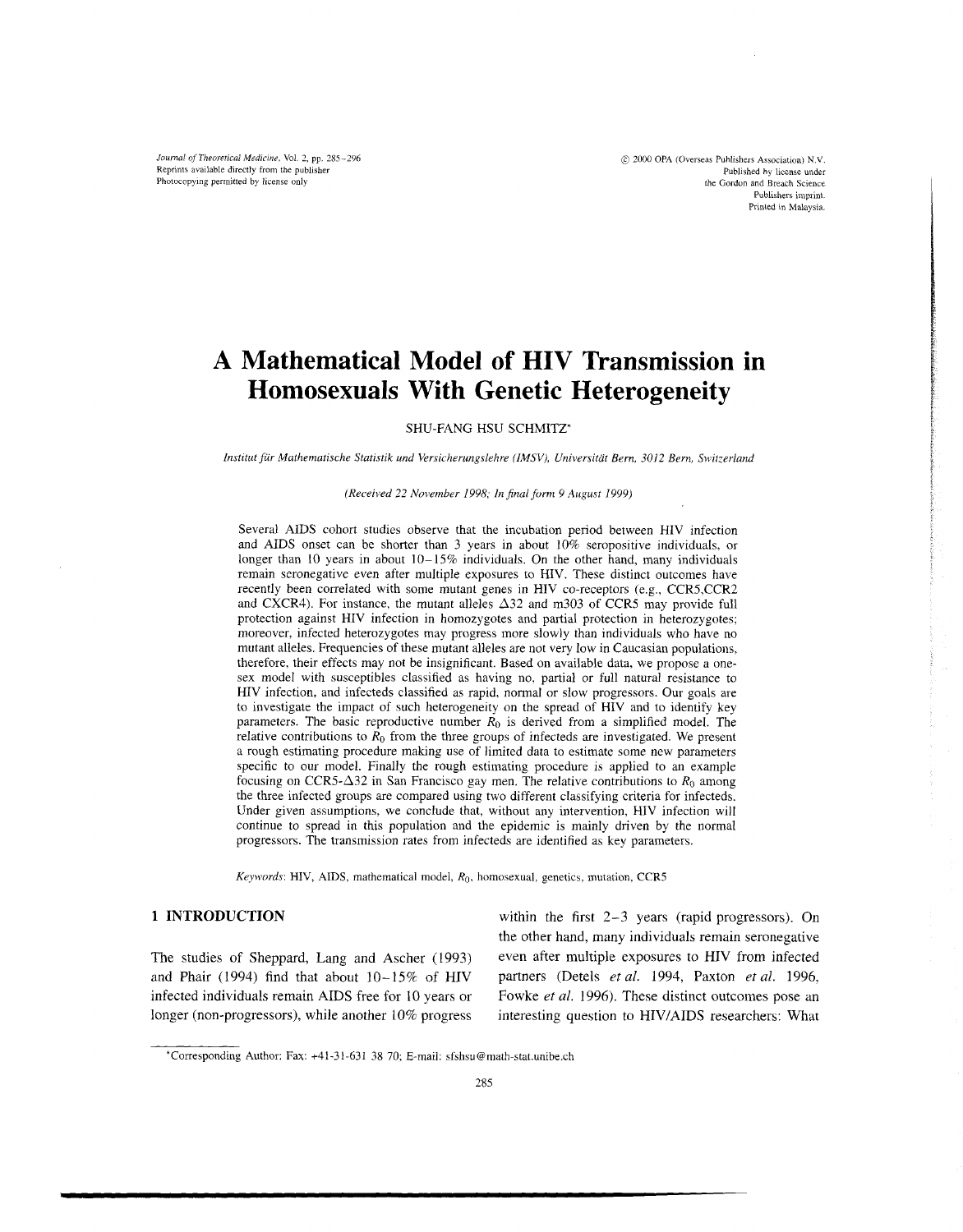makes the difference? Genetic heterogeneity among individuals may contribute significantly. Several recent studies have demonstrated the protective effects of certain mutant genes on HIV infection or/and AIDS pathogenesis. For instance, Samson *et al.* (1996) show that a mutant allele,  $\Delta 32$ , of CCRS chemokine receptor gene is present at a high frequency of 0.092 in Caucasian populations. The frequencies of homozygotes and heterozygotes for the mutation are about 1% and 16%, respectively. However, in a cohort of HIV-1 infected Caucasian patients, the heterozygote frequency is 35% lower than in the general population and no homozygotes with two  $\Delta$ 32 alleles are found. These observations suggest  $\Delta$ 32 may provide, at least partial, resistance to HIV-1 infection. Dean *et al.* (1996) report the same mutant allele with a similar frequency ( $\sim$ 10%) in the Caucasian population of the United States. Their results indicate that the homozygotes with two  $\Delta 32$  alleles may escape from HIV-1 infection and heterozygous infecteds may have a slower progression than other infecteds.

Recently Quillent *et* al. (1998) characterize another CCRS gene mutation, m303, which is present among Europeans at an allele frequency of under 1%. Individuals with genotype m303/m303 or  $\Delta$ 32/m303 acquire resistance to HIV-I infection. Similarly, the m303 heterozygosity may give partial protection against infection and slow down the progression once infected.

In another chemokine, CCR2, Smith et al. (1997) describe a mutation, 641, which occurs at an allele frequency of  $10-15\%$  among Caucasians and African Americans. Although this mutant gene dose not seem to provide protection against HIV-1 infection, it does indicate a 2-4 years delay of progression among infecteds. Moreover, the effects of CCR5-  $\Delta$ 32 and CCR2-64I on AIDS progression are determined as genetically independent. Among rapid progressors (AIDS onset less than 3 years since infection), about 38-45% do not have either of the two mutant alleles,  $\Delta 32$  and 641; while among nonprogressors (avoid AIDS for 16 years or more), about 28-29% can be explained by a mutant allele in either gene.

In stromal-derived factor (SDF-1, the principal ligand for CXCR4), Winkler *et al.* (1998) also identify a gene variant, 3'A, that shows recessive restriction on AIDS pathogenesis. HIV infected individuals with  $SDF1-3'A/3'A$  (homozygous recessive) genotype have a significantly lower relative hazard to AIDS onset and the protection is approximately twice that seen with CCR2 or CCRS protection. Moreover, CCR and SDFl protection seem to be additive.

All the information above clearly indicates the existence of genetic heterogeneity with respect to susceptibility to HIV infection and to rate of AIDS progression in general populations. Such kind of heterogeneity has not been studied in the modeling literature. Our special interest in this paper is to investigate, using mathematical models. the impact of such heterogeneity on the spread of HIV and to identify key parameters. To accommodate the genetic heterogeneity on one side and being limited by data availability on the other side, we propose a deterministic one-sex model with susceptibles classified as having no, partial or complete resistance to HIV infection and infecteds as rapid, normal or slow progressors. The details of the general model are presented in Section 2. Under some simplifying assumptions, the basic reproductive number, *Ro* (Diekmann *et al.*  1990), is obtained in terms of model parameters in Section 3. Based on the limited available information and scarce data, a rough estimation of some parameters is carried out in Section 4. In Section 5 the rough estimating procedure is applied to an example focusing on  $CCR5-\Delta32$  among gay men in San Francisco. The relative contributions to  $R_0$  among the three infected groups are compared under two different classifying criteria for infecteds. Finally some concluding remarks are provided in Section 6.

# **2 MODEL DESCRIPTION**

As the first step in our efforts to incorporate genetic heterogeneity in epidemiological models, we focus on the simplest possible scenario, i.e., a homosexually-active homogeneously-mixing population, to investigate the role of differential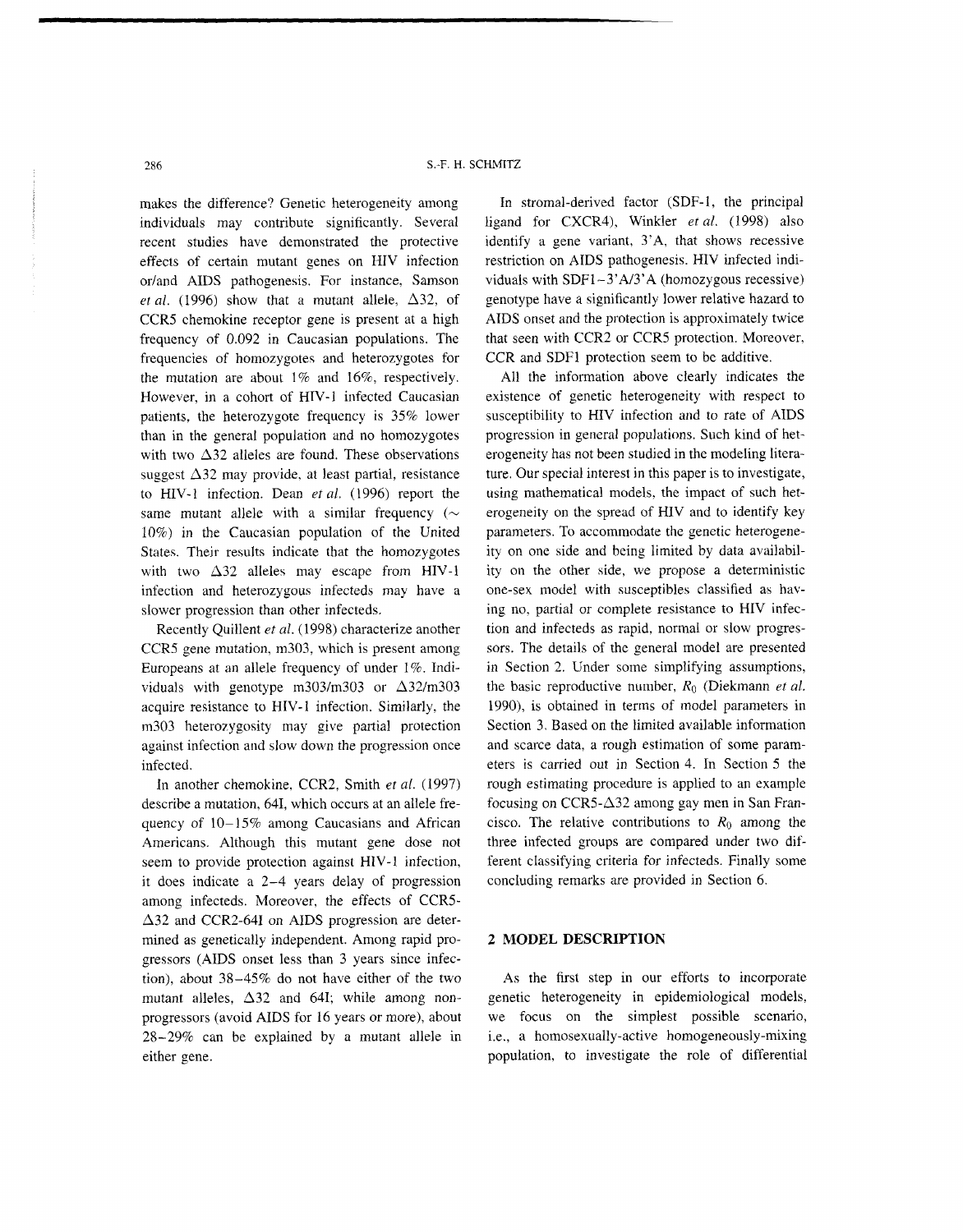susceptibility and pathogenesis in HIV infected populations.

Based on the level of natural resistance to HIV, susceptibles are classified into three groups: no resistance  $(S_1)$ , partial resistance  $(S_2)$  and complete resistance  $(S_3)$ . We assume that  $S_3$ -individuals never become infected. Similarly, based on AIDS pathogenesis, infecteds are classified into three groups: rapid progressor  $(I_1)$ , normal progressor  $(I_2)$  and slow progressor  $(I_3)$ . AIDS patients are assumed sexually inactive, thus they do not play a role in HIV transmission and are not included in our model. Throughout this paper, the index  $i$  refers to group of susceptibles and the index *j* to group of infecteds.

We assume that recruitment occurs at a constant rate,  $\pi$ , to replenish the three susceptible groups with respective fractions,  $g_i$  ( $i = 1, 2, 3$  and  $\sum_i g_i =$ 1). which are related to the frequencies of relevant genotypes. Although genotype frequencies usually change with time due to random fluctuation or/and the disease, the frequencies in the homosexual population do not affect the frequencies among the newcomers, who are progeny of heterosexual populations. However, heterosexual populations are not included in our model and the dynamic of  $g_i$  is unknown. Hence, we assume, for convenience, that *gi* are constant. Because frequencies of mutant alleles are relatively small, it is expected that

$$
g_1 > g_2 > g_3; \t\t(1)
$$

that is, a large fraction of individuals has no resistance, a small fraction has partial resistance, and an even smaller fraction has complete resistance.

All individuals are subject to the common percapita natural removal rate,  $\mu$ . The average number of partners per unit time is denoted by  $c_i$  (i = 1, 2, 3) for  $S_i$ -individuals and by  $d_i$  ( $i = 1, 2, 3$ ) for  $I_i$ -individuals. The per-capita progression rates for  $I_i$ individuals are denoted by  $\gamma_i$  ( $i = 1, 2, 3$ ). Because  $1/\gamma_i$  is the average incubation time of  $I_i$ -individuals, it is obvious that

$$
\gamma_1 > \gamma_2 > \gamma_3. \tag{2}
$$

The infectiousness of *I<sub>i</sub>* individuals is reflected by the per-partnership transmission rate,  $\beta_i$  ( $j = 1, 2, 3$ ). We assume that rapid progressors  $(I_1)$  have the highest

viral load, thus are most infectious; and that slow progressors  $(I_3)$  have the lowest viral load, thus are least infectious. More specifically, we hypothesize the following relation:

$$
\beta_1 \ge \beta_2 \ge \beta_3. \tag{3}
$$

It has been shown that the viral load and the infectiousness may change dramatically during the incubation period. However, to incorporate this fact we would need to keep track of the "age" of infection for each individual and end up with a complicated model. For the sake of simplicity, here we assume  $\beta_i$ are constant as in Anderson, Gupta and May (1991) and in McLean and Blower (1993).

During the partnership between an  $S_2$ -individual and an  $I_i$ -individual, the transmission rate  $\beta_i$  of the infected partner is reduced to  $x_i \beta_i$ , with  $0 < x_i < 1$  to account for partial resistance to HIV in  $S_2$ -individuals. Newly infected  $S_i$ -individuals ( $i = 1, 2$ ) join the three infected groups with respective proportions  $f_{ij}$ , which satisfy

$$
0 \le f_{ij} \le 1
$$
 and  $\sum_{j=1}^{3} f_{ij} = 1.$  (4)

We expect the new infecteds who come from  $S_1$ to generate a larger fraction of rapid progressors  $(I_1)$ and a smaller fraction of slow progressors  $(I_3)$  than those coming from  $S_2$ , that is,

$$
f_{11} > f_{21} \text{ and } f_{13} < f_{23}. \tag{5}
$$

Because we are looking at a homosexually active population, processes of pair formation and dissolution are not followed explicitly, instead, a proportional mixing pattern is assumed. The total number of sexual partnerships is defined as

$$
\Lambda = \sum_{i=1}^{3} c_i S_i + \sum_{j=1}^{3} d_j I_j.
$$
 (6)

For a susceptible, given he pairs (i.e., forms a pair with an individual), the chance of pairing with an  $I_i$ -individual is  $d_i I_i / \Lambda$  (Busenberg and Castillo-Chavez 1991). Thus, the force of infection for  $S_1$ individuals is

$$
\sigma_1 = \sum_{j=1}^3 \beta_j d_j I_j / \Lambda, \qquad (7)
$$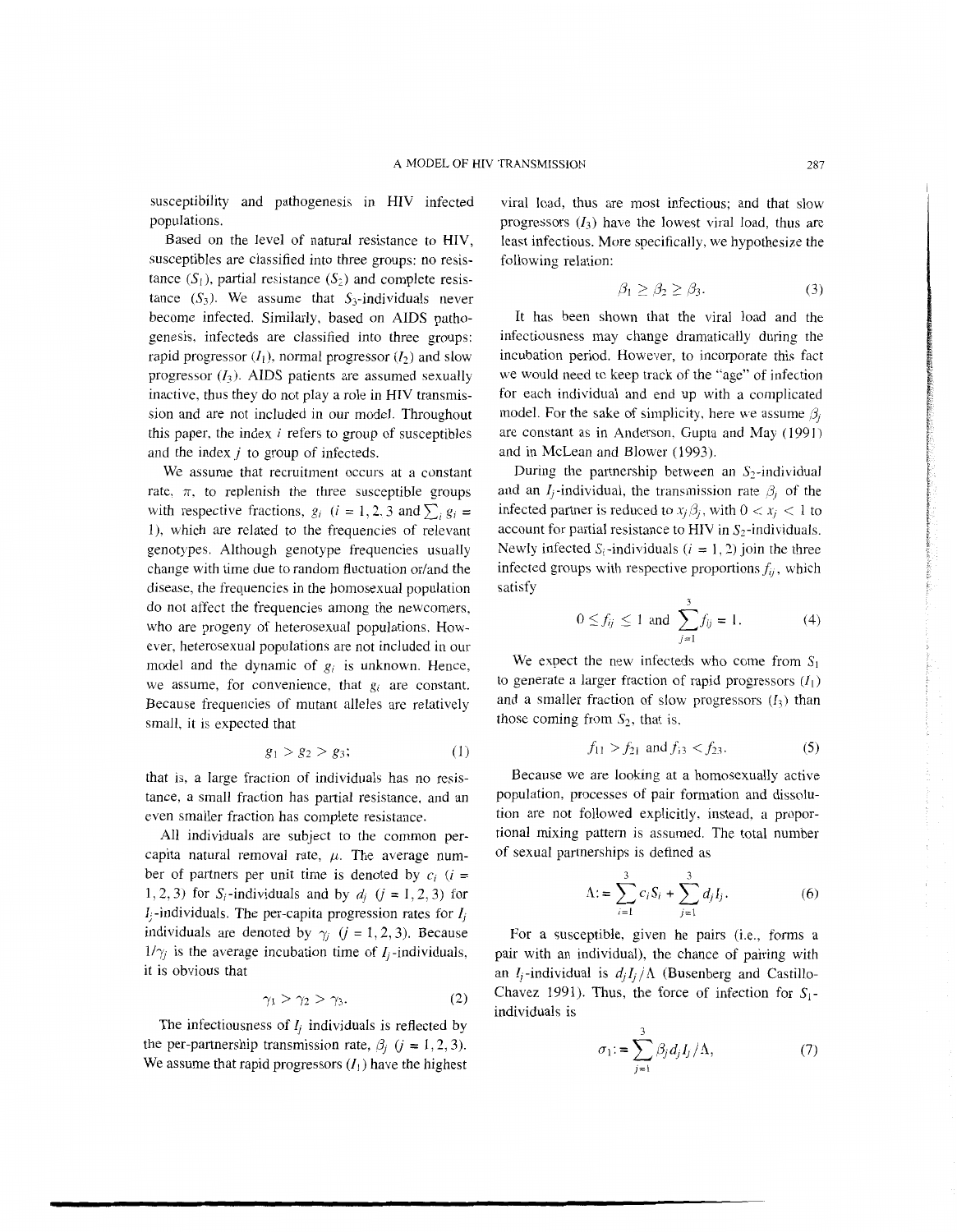$$
\sigma_2 = \sum_{j=1}^3 x_j \beta_j d_j I_j / \Lambda. \tag{8}
$$

Hence, the rate of new infections in  $S_i$ -individuals  $\beta := \beta_2$ , or more specifically,  $(i = 1, 2)$ , or the incidence from  $S_i$ , is

$$
\delta_i := c_i S_i \sigma_i. \tag{9}
$$

These newly infected individuals enter the class  $l_j$   $b_1 \ge 1$  and  $b_3 \le 1$ .<br>  $i = 1, 2, 3$  at the rate

$$
\rho_j := \sum_{i=1}^2 f_{ij} \delta_i, \qquad (10)
$$

the overall incidence by  $\Omega$  as that  $x_j = x$  for all j. Relevant variables can now be

Simplified as follows:  
\n
$$
\Omega := \sum_{i=1}^{2} \delta_i = \sum_{j=1}^{3} \rho_j,
$$
\n(11)

where equality holds because of condition (4). We are now ready to present our mathematical model:

$$
\dot{S}_1 = g_1 \pi - \mu S_1 - \delta_1
$$
\n
$$
\dot{S}_2 = g_2 \pi - \mu S_2 - \delta_2
$$
\n
$$
\dot{S}_3 = g_3 \pi - \mu S_3
$$
\n
$$
\dot{I}_1 = \rho_1 - (\mu + \gamma_1)I_1
$$
\n
$$
\dot{I}_2 = \rho_2 - (\mu + \gamma_2)I_2
$$
\n
$$
\dot{I}_3 = \rho_3 - (\mu + \gamma_3)I_3
$$
\n(12)

In order to make this model analytically tractable,  $\ell$ some simplifications are required. A simplified model and the derived basic reproductive number are presented in the next section.

Most individuals do not know their genotypes at loci related to HIV susceptibility or/and AIDS pathogenesis, hence, it is reasonable to assume that genetic heterogeneity does not influence pairing behavior. The assumption that all individuals of a given disease status have the same average number of partners per unit time, i.e.,  $c_i = c$  for all *i* and  $d_i = d$  for all *j*, is thus not too limiting. To make our model simpler,

and for  $S_2$ -individuals is we further assume that disease status does not affect pairing behavior, i.e.,  $c = d$ , as in Anderson, Gupta and May (1991) and McLean and Blower (1993). In addition, we reparameterize the transmission rates via

$$
\beta_1 = b_1 \beta \text{ and } \beta_3 = b_3 \beta. \tag{13}
$$

Relation (3) implies that the multipliers

$$
b_1 \ge 1 \text{ and } b_3 \le 1. \tag{14}
$$

*<sup>2</sup>*Currently there are no data that throw some light on whether or not the reduction factors  $x_j$  for  $\beta_j$  depend *i=l* on *j.* To continue our goal of analyzing the simplest called "birth" rate or the incidence of  $I_j$ . We denote possible genetic-epidemiological model, we assume simplified as follows:

$$
\sum_{i=1}^{N} \delta_i = \sum_{j=1}^{N} \rho_j, \qquad (11)
$$
\n
$$
\Lambda = c \left( \sum_{i=1}^{3} S_i + \sum_{j=1}^{3} I_j \right); \qquad (15)
$$
\nbecause of condition (4). We are

$$
\sigma_1 = c\beta \sum_{j=1}^{3} b_j I_j / \Lambda
$$
  
=  $\beta \sum_{j=1}^{3} b_j I_j / \left( \sum_{i=1}^{3} S_i + \sum_{j=1}^{3} I_j \right);$  (16)

$$
\sigma_2 = c \beta x \sum_{j=1}^{3} b_j I_j / \Lambda = x \sigma_1; \qquad (17)
$$

$$
\delta_1 = c S_1 \sigma_1; \tag{18}
$$

$$
\delta_2 = cS_2 \sigma_2 = xcS_2 \sigma_1; \tag{19}
$$

$$
\rho_j = c \sigma_1(f_{1j} S_1 + x f_{2j} S_2), \quad j = 1, 2, 3. \tag{20}
$$

To study the potential of disease spreading, we shall compute the basic reproductive number, *Ro*  **3 THE BASIC REPRODUCTIVE NUMBER** (Diekmann *et al.* 1990), which indicates whether a disease may invade a population in demographic steady state when there is no disease present. The computation is done by linearizing our system (12) around the disease-free state and looking for conditions that guarantee the growth of the three infected classes,  $I_i$ . The resulting 3-dimensional system is represented in the following form:

$$
\dot{\mathbf{X}} = (\mathbf{M} - \mathbf{D})\mathbf{X},\tag{21}
$$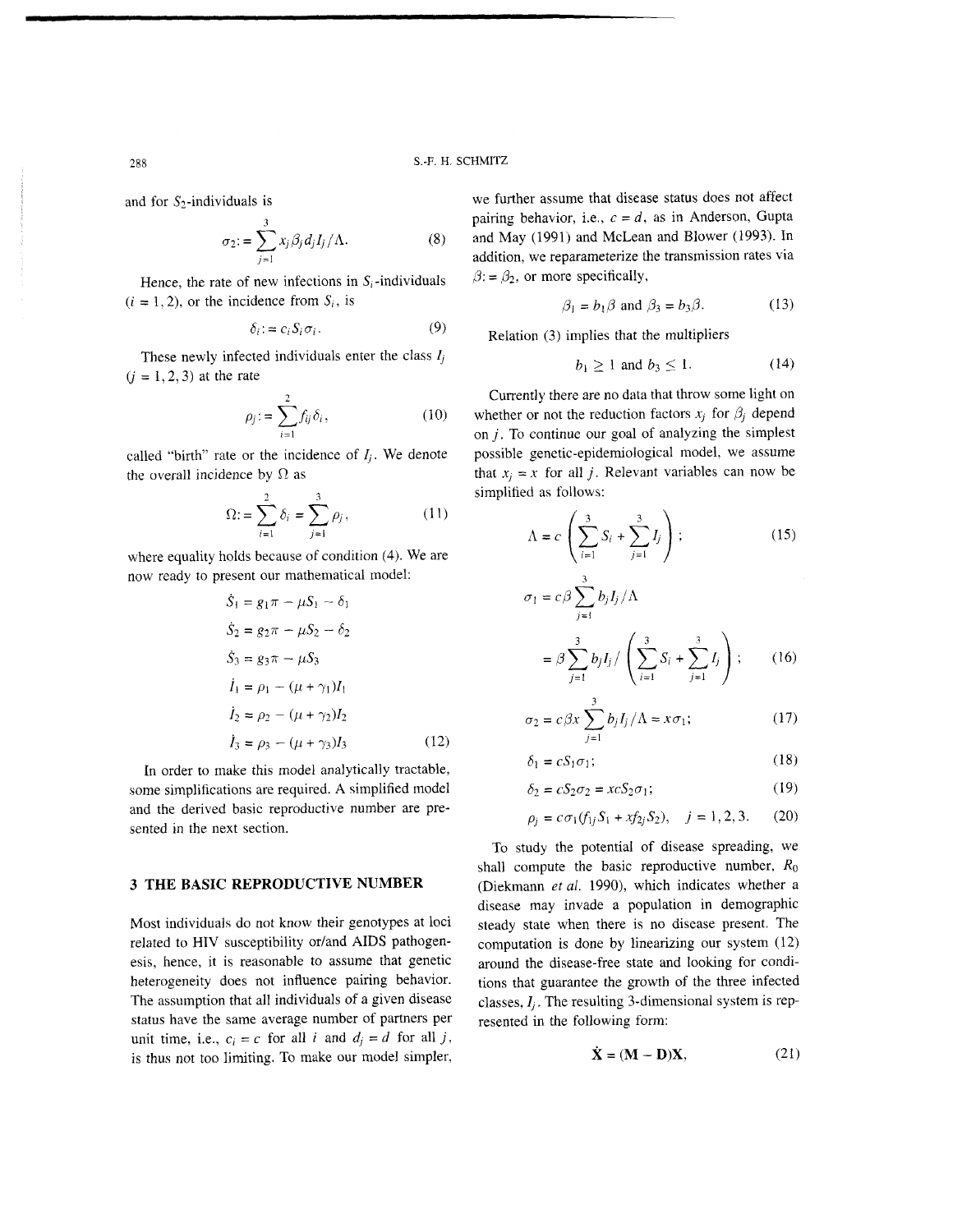where

$$
\mathbf{X} = \begin{bmatrix} I_1 \\ I_2 \\ I_3 \end{bmatrix}, \quad \mathbf{M} = c\beta \begin{bmatrix} b_1\tau_1 & \tau_1 & b_3\tau_1 \\ b_1\tau_2 & \tau_2 & b_3\tau_2 \\ b_1\tau_3 & \tau_3 & b_3\tau_3 \end{bmatrix},
$$

$$
\mathbf{D} = \begin{bmatrix} \mu + \gamma_1 & 0 & 0 \\ 0 & \mu + \gamma_2 & 0 \\ 0 & 0 & \mu + \gamma_3 \end{bmatrix},
$$
(22)

with

$$
\tau_j = f_{1j} g_1 + x f_{2j} g_2. \tag{23}
$$

The three eigenvalues of the matrix  $MD^{-1}$  are 0, 0 and  $\lambda$ , where

where  
\n
$$
\lambda = c \beta \left\{ \frac{b_1 \tau_1}{\mu + \gamma_1} + \frac{\tau_2}{\mu + \gamma_2} + \frac{b_3 \tau_3}{\mu + \gamma_3} \right\}
$$
 (24)

$$
= K\{Q_1 + 1 + Q_3\}
$$
 (25)

with

$$
K = c\beta \frac{\tau_2}{\mu + \gamma_2},
$$
  
\n
$$
Q_1 = b_1 \left( \frac{\mu + \gamma_2}{\mu + \gamma_1} \right) \left( \frac{\tau_1}{\tau_2} \right)
$$
  
\nand 
$$
Q_3 = b_3 \left( \frac{\mu + \gamma_2}{\mu + \gamma_3} \right) \left( \frac{\tau_3}{\tau_2} \right).
$$
 (26)

Because all elements on the right hand side of (24) are positive, it is clear  $\lambda > 0$ . Therefore,  $\lambda$  is the dominant eigenvalue of **MD',** which is also referred to the basic reproductive number, *Ro* (Diekmann *et al.*  1990). If  $R_0 > 1$ , then the disease will successfully invade. Hence, it is important to evaluate the relative contribution of each infected group, determined by *b;* ,  $\tau_i$  and  $\gamma_i$ , to  $R_0$ . If  $Q_1 < 1$  and  $Q_3 < 1$ , then the group of normal progressors, *12,* contributes the major part, *K*, to  $R_0$ . Under this situation, if  $K > 1$ , then certainly  $R_0 > 1$ , which implies the disease will spread; if  $K < 1$ , it may still be possible to have  $R_0 > 1$  when  $K$ ,  $Q_1$  and  $Q_3$  are not too small. The definitions of  $\gamma_i$  (2) and  $b_i$  (14) imply that, in  $Q_1$ ,  $b_1 \ge 1$ and  $(\mu + \gamma_2)/(\mu + \gamma_1) < 1$ . The third term  $\tau_1/\tau_2$  may be larger or smaller than unity, depending on  $f_{ij}$ . Similarly in  $Q_3$ ,  $b_3 \leq 1$  and  $(\mu + \gamma_2)/(\mu + \gamma_3) > 1$ , while the third term  $\tau_3/\tau_2$  is indeterminant. Overall, it is difficult to compare the magnitudes of  $Q_1$  and  $Q_3$ without knowing more precisely the values or ranges

of the parameters involved. Further issues about *Ro*  are discussed in Section 5, where known values of most parameters are used.

### **4 ESTIMATION OF NEW PARAMETERS**

Estimates of most social-demographic and biomedical parameters (e.g., per-capita natural removal rate,  $\mu$ ; recruitment rate,  $\pi$ ; average number of partners per unit time,  $c$ ; overall per-partnership transmission rate.  $\beta$ ; and overall per-capita rate of progression,  $\gamma$ ) are readily available in the literature. The additional parameters specific to our model include the distributing fractions  $(g_i)$  for newly accrued susceptibles, per-partnership transmission rates  $(\beta_i)$  and per-capita rates of progression  $(\gamma_i)$  for different infected groups, reduction factor  $(x)$  for  $\beta_i$ , and distributing fractions  $(f_{ii})$  for newly infected individuals. The  $g_i$  can be estimated from allele or genotype frequencies. The definitions of rapid, normal and slow progressors should give some hints about  $\gamma_i$ . However, there is no direct information about  $\beta_j$ , x and  $f_{ij}$ . For the moment we treat  $\beta_i$  and x as free parameters. To have an educated guess at the values of  $f_{ij}$ , some "retrospective" information, like frequencies of protective genotypes among infecteds categorized by incubation duration (e.g., Figure 2 in Smith *eta/.* 1997 and Figure 2(B) in Winkler *et al.* 1998), is used. Let  $h_{ii}$  denote the observed fraction of infecteds in  $I_j$  who were in  $S_i$ ; that is,  $h_{ji}$  give "retrospective" information on  $f_{ij}$ . By definition,  $\sum_{i=1}^{2} h_{ji} = 1$  for  $j = 1, 2, 3$ . The rough estimates of the fractions of rapid, normal and slow progressors, denoted respectively by  $q_1$ ,  $q_2$  and  $q_3$ with  $\sum_{i=1}^{3} q_i = 1$ , among all infecteds are also available (e.g., Sheppard, Lang and Ascher 1993, Phair 1994 and Smith *et* al. 1997). The *hji* and *q;* are usually estimated based on data cumulatively collected over long periods of time in cohort studies. They do not refer to prevalence nor to incidence, but may be viewed as "average" fractions for the given period of time. Using our simplified model together with some additional assumptions, we now show how the "retrospective"  $h_{ji}$  can be used to give an estimate of its "prospective" counterpart,  $f_{ij}$ .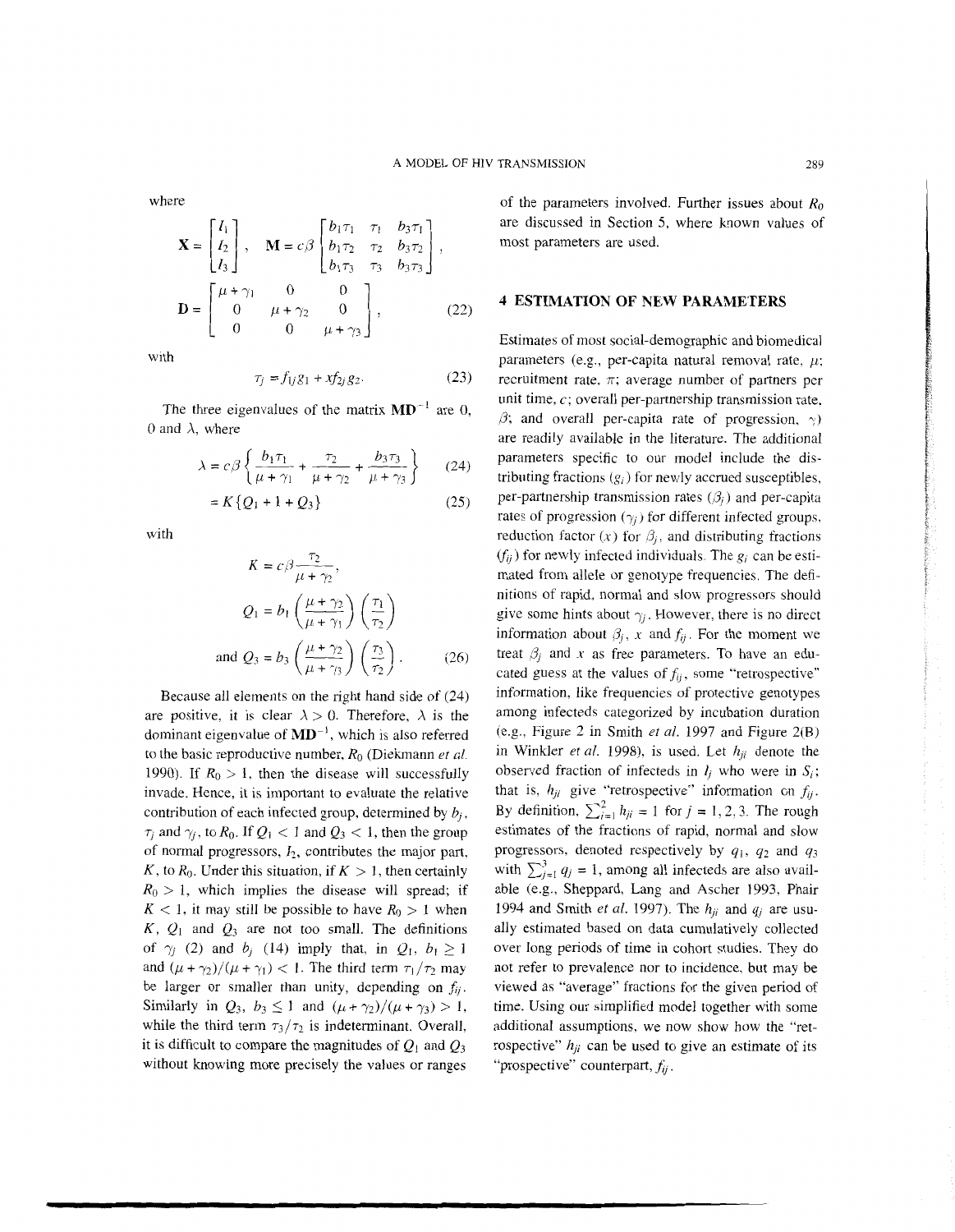**or** 

First we let  $\theta$ : =  $S_2/S_1$ . Since the majority of susceptibles are in  $S_1$ , it is expected that  $0 < \theta < 1$ . From expressions  $(11)$ ,  $(18)$  and  $(19)$ , we obtain the following:

$$
\delta_2 = x \theta \delta_1,\tag{27}
$$

$$
\Omega = (1 + x\theta)\delta_1. \tag{28}
$$

The available  $h_{ij}$  and  $q_j$  are obtained from cohort studies where individuals did not become seropositive all at the same time. Moreover, the longitudinal patterns of  $h_{ji}$  and  $q_j$  are not known. To make rough use of these fractions, we assume that they are constant over time. This assumption helps relate them with the incidence associated with individuals who seroconverted at about the same time. With the given  $q_i$ , the incidence of  $I_j$  can be expressed as

$$
\rho_j = q_j \Omega = q_j (1 + x\theta) \delta_1. \tag{29}
$$

In our notation and under the above-mentioned assumption, the "retrospective" information about the incidence is described by

$$
h_{j1} = \frac{f_{1j}\delta_1}{\rho_j} = \frac{f_{1j}}{q_j(1+x\theta)},
$$
 (30)

$$
h_{j2} := \frac{f_{2j}\delta_2}{\rho_j} = \frac{f_{2j}x\theta}{q_j(1+x\theta)},
$$
(31)

for  $j = 1, 2, 3$ . Rearranging the above equations, the  $f_{ii}$  can then be expressed as

$$
f_{1i} = h_{i1}q_i(1 + x\theta), \tag{32}
$$

$$
f_{2i} = h_{i2}q_i(1 + x\theta)/x\theta.
$$
 (33)

Summing the above two equations over  $j$  and making use of condition (4), one obtains

$$
1 = (1 + x\theta)\eta_1,\tag{34}
$$

$$
1 = \left(\frac{1+x\theta}{x\theta}\right)\eta_2,\tag{35}
$$

where

$$
\eta_1 = \sum_j h_{j1} q_j
$$
 and  $\eta_2 = \sum_j h_{j2} q_j$  (36)

are known quantities. Here the unknown quantity involving  $x\theta$  can be evaluated by either

$$
1 + x\theta = \frac{1}{\eta_1} \tag{37}
$$

$$
\frac{1+x\theta}{x\theta} = \frac{1}{\eta_2} = \frac{1}{1-\eta_1}.
$$
 (38)

Plugging the results of expressions (37) and (38) respectively into Equations (32) and (33) gives the required estimates for  $f_{ii}$ .

We are aware of a potential problem with this rough estimating procedure. The quantities  $\eta_1$  and  $\eta_2$ come from  $q_i$  and  $h_{ji}$  which are assumed constant over time. This assumption may result in strange behaviors. For instance, from expression (37) one obtains

$$
x\theta = \frac{1}{\eta_1} - 1 = \frac{1 - \eta_1}{\eta_1}.
$$
 (39)

With constant x and  $\eta_1$ , Equation (39) implies  $\theta$ should be constant as well, which is not true in general, but is true when the population is at equilibrium. However, when the population is not at equilibrium, the estimates of  $f_{ij}$  may still be reasonable if  $\theta$  does not change much over time.

Although the above estimating procedure does not have a sound statistical base and depends on strong assumptions, it may provide sensible guesses, which may be useful especially under the current situation. Furthermore, it is important to note that, in some sense, this is the best that we can hope for given the fact that the available clinical data were not collected to address the questions raised by our model. Lack of data should not constrain the type of questions that may be raised. In fact, we hope that our model results may motivate the collection of the data required here. The application of this rough estimating procedure will be illustrated in the following example.

#### **5 EXAMPLE**

We choose the population of gay men in San Francisco as target with the focus on the mutation CCRS- $\Delta$ 32 to illustrate the estimating procedure for  $f_{ij}$  as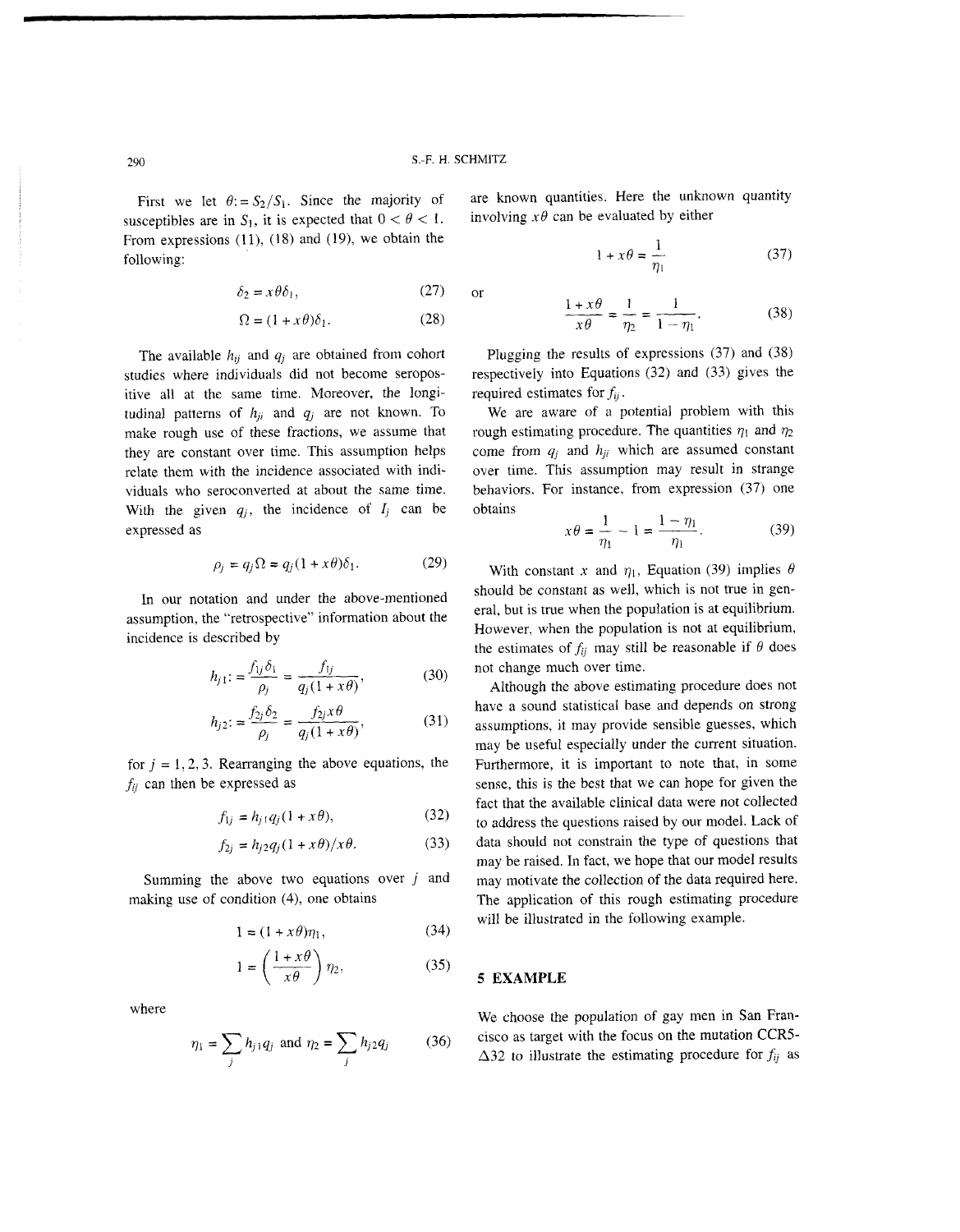well as to assess the relative contributions of the three infected groups to *Ro.* Whenever possible, we take parameter values specific for this population: otherwise we take values from other Caucasian AIDS cohorts.

As in McLean and Blower (1993), we use  $1/\mu = 32$ years,  $\pi = 2000$ /year and  $1/\alpha = 5/3$  years. As for the value of  $\beta c$ , because normal progressors are the majority in the infected population, we assume  $\beta_2c$  can be described by the parameter values estimated for the whole infected population, e.g.,  $\beta_2 c =$  $\beta c = 0.62$ /year. No information about  $\beta_1$  and  $\beta_3$ , or equivalently about  $b_1$  and  $b_3$ , is available, thus they are considered as free parameters. According to data on homosexually active men in the San Francisco City Clinic Cohort (SFCC) presented in Dean et al. (1996, Table II), the frequencies of the three genotypes are estimated as  $g_1 = 0.75$ ,  $g_2 = 0.23$  and  $g_3 = 0.02$ . Based on pooled data of Caucasians in five AIDS cohorts (including SFCC) presented in Smith *et* al. (1997, Figure 3), we define that rapid progressors have an incubation time of less than 3.5 years, slow progressors of more than 13 years, and normal progressors of in between 3.5 and 13 years; i.e.,  $1/\gamma_1 < 3.5$  years, 3.5 years  $\leq 1/\gamma_2 \leq 13$  years and  $1/\gamma_3 > 13$  years. Accordingly we choose  $\gamma_1 = 1/2$ ,  $\gamma_2 = 1/8$  and  $\gamma_3 = 1/16$  as an educated reasonable guess. When the AIDS criterion of 1993 is applied to these data (top panel in Figure 3 of Smith et al. 1997), the fractions of these three groups are approximated by  $q_1 = 0.115$ ,  $q_2 = 0.645$  and  $q_3 = 0.240$ , and the within group distributions are approximated by  $h_{11} = 0.89, h_{12} = 0.11, h_{21} = 0.81, h_{22} = 0.19, h_{31} =$ 0.72 and  $h_{32} = 0.28$ . These values are only approximations due to three reasons: 1) they are estimated from a figure, not directly from counts; 2) this figure is constructed based on pooled data of five AIDS cohorts; and 3) in the figure CCR2-641 mutation is also considered in addition to CCR5- $\Delta$ 32 mutation. However, these are the best approximations that we can get from published, aggregated data. We note that the frequency of heterozygotes in two European cohorts of seropositive Caucasians is 35% lower than in the general populations (Samson *et* al. 1996). Hence, we select the value of  $x = 1 - 0.35 = 0.65$ .

With the above values of  $q_i$  and  $h_{ii}$  the  $\eta_1$  in (36) is calculated as 0.799, resulting in  $(1 + x\theta) = 1.254$ . Using (32) and (33), we obtain  $f_{11} = 0.128$ ,  $f_{12} =$ 0.655,  $f_{13} = 0.217$ ,  $f_{21} = 0.063$ ,  $f_{22} = 0.605$  and  $f_{23} =$ 0.332. These fractions look reasonable and satisfy conditions (4) and (5). Together with other parameters, the magnitude of  $R_0$  and relative contributions from the three infected groups can be assessed using (25). Because the value of  $x$  is suggested from geographically distinct populations, we decide to treat  $x$ first as a free parameter and then take the value of 0.65 for further investigation.

As shown in Figure 1, the relative contribution of rapid progressors,  $Q_1$ , is rather small, ranging between 0.05 and 0.23 with  $b_1 \in [1, 4]$  and  $x \in (0, 1)$ , and is more sensitive to  $b_1$  than to x. The upper bound of  $b_1$  is chosen for illustrative purpose. With  $b_3 \in (0, 1]$  and  $x \in (0, 1)$ , the relative contribution of slow progressors,  $Q_3$ , is mostly larger than  $Q_1$ , but still less than unity with a range between 0 and 0.63. As can be seen from Figure 2, the value of  $Q_3$  is also more sensitive to  $b_3$  than to x. Because  $Q_1 < 1$  and  $Q_3$  < 1, the normal progressors contribute the most to  $R_0$ , with  $K$  evaluated by

$$
K = 1.949 + 0.552x. \tag{40}
$$

For  $0 < x < 1$ , we obtain  $1.95 < K < 2.50$ , which "guarantees" the disease will continue to spread in this population.

When x is fixed at 0.65, the magnitude of  $R_0$  for different values of  $b_1$  and  $b_3$  can be calculated using (25) as follows:

$$
R_0 = 2.308(0.053b_1 + 1 + 0.609b_3), \qquad (41)
$$

which is also plotted in Figure 3. Because the coefficient of  $b_3$  is about 11.5 times of that of  $b_1$ ,  $R_0$  is much more sensitive to value of  $b_3$  than to  $b_1$ . With  $b_1 \in$  $[1, 4]$  and  $b_3 \in (0, 1]$ , we obtain  $0.053 \le Q_1 \le 0.212$ and  $0 < Q_3 \leq 0.609$ , which are clearly less than unity. Hence, the normal progressors gives the major contribution to  $R_0$  with  $K = 2.308 > 1$  (this fact is generally true for  $x \in (0, 1)$  as presented in (40)). The resulting range of *Ro* is between 2.43 and 4.20. When  $b_1 = 1$  and  $b_3 = 1$ , we obtain  $R_0 = 3.84$  with  $Q_1 = 0.053 < Q_3 = 0.609$ ; while when  $b_1 = 4$  and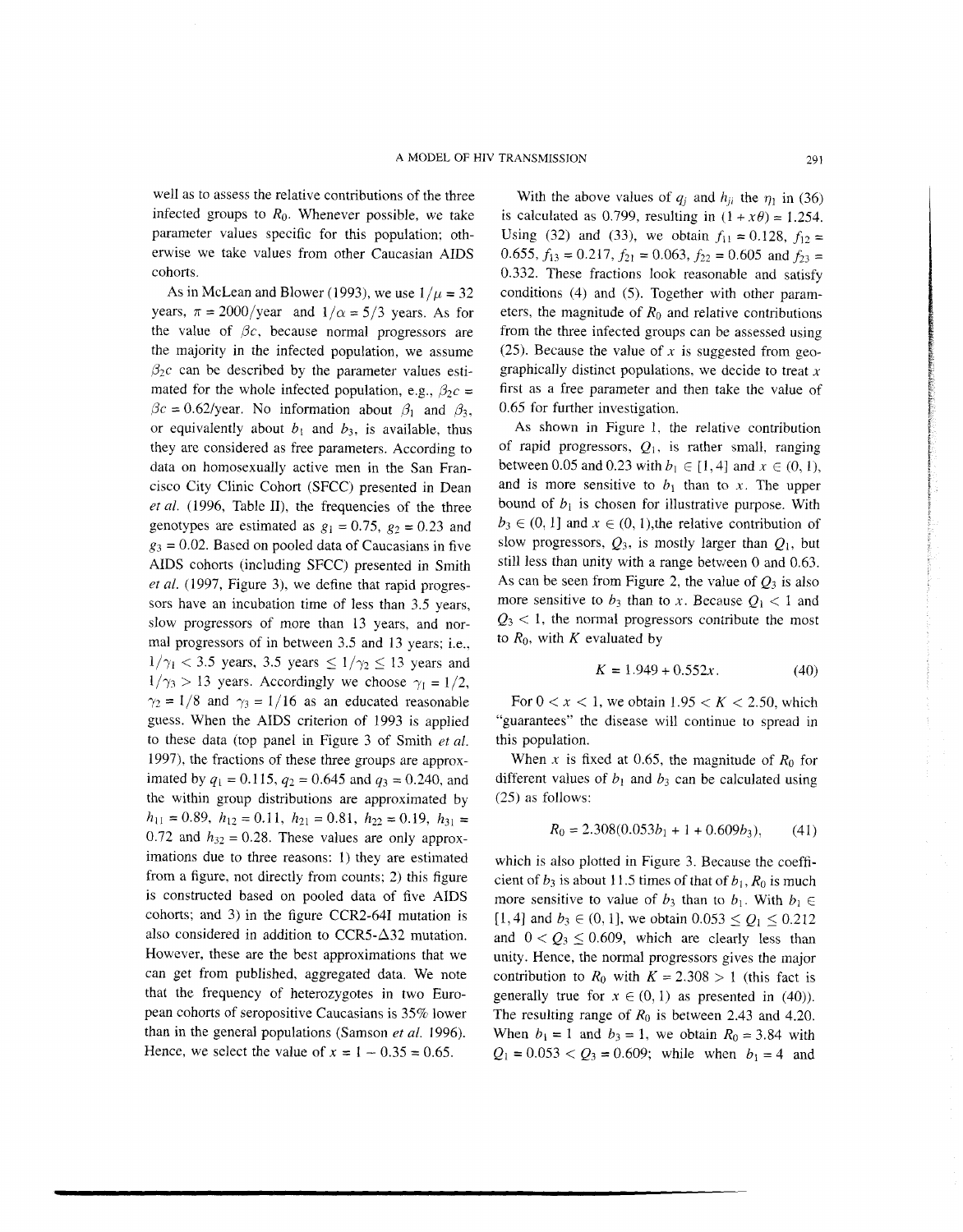

FIGURE 1 Relative contribution to basic reproductive number,  $R_0$ , from the rapid progressors,  $Q_1$ , as a function of the corresponding multiplier of reference transmission rate,  $b_1$ , and the reduction factor for the per-partnership transmission rate, x.

 $b_3 = 0.25$ ,  $R_0 = 3.15$  with  $Q_1 = 0.212 > Q_3 = 0.152$ . Thus, depending on the values of  $b_1$  and  $b_3$ , the relative contribution of rapid progressors may be smaller or larger than that of slow progressors.

The way we classify rapid, normal and slow progressors based on incubation period in the above example is somehow arbitrary. However, there does not seem to be a standard classification presented in the literature. To investigate the effects of the classification, we now repeat the same evaluation with a different cut-off value, **216** years, for slow

progressors. More specifically, we define rapid progressors as before, but slow progressors have an incubation period of at least 16 years, and thus normal progressors lie between 3.5 and 16 years. The new values for the rates of progression are chosen as  $\gamma_2 = 1/10$  and  $\gamma_3 = 1/18$ . The relevant fractions approximated from Smith **et** *al.* **(1997,** Figure **3)**  are  $q_2 = 0.845$ ,  $q_3 = 0.040$ ,  $h_{21} = 0.79$ ,  $h_{22} = 0.21$ ,  $h_{31} = 0.77$  and  $h_{32} = 0.23$ . The prospective fractions are calculated as  $f_{11} = 0.128$ ,  $f_{12} = 0.834$ ,  $f_{13} = 0.038$ ,  $f_{21} = 0.063$ ,  $f_{22} = 0.890$  and  $f_{23} = 0.047$ , which again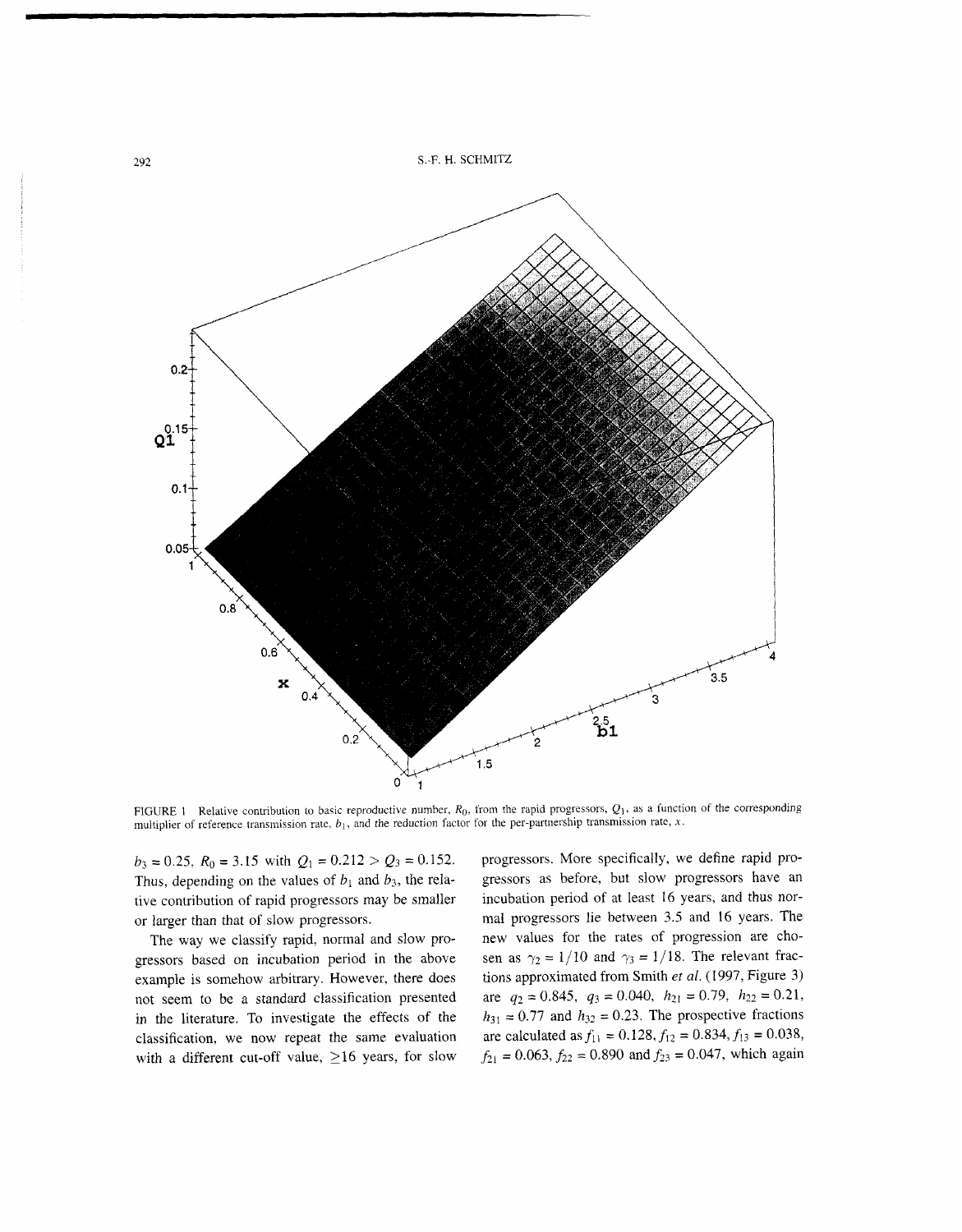**A** MODEL OF HIV TRANSMISSION



FIGURE 2 Relative contribution to basic reproductive number,  $R_0$ , from the slow progressors,  $Q_3$ , as a function of the corresponding multiplier of reference transmission rate,  $b_3$ , and the reduction factor for the per-partnership transmission rate, x.

satisfy conditions (4) and (5). When x is fixed at 0.65, the magnitude of  $R_0$  for different values of  $b_1$  and  $b_3$ can be calculated by the following formula:

$$
R_0 = 3.583(0.034b_1 + 1 + 0.071b_3), \qquad (42)
$$

which is also more sensitive to  $b_3$  than to  $b_1$ ; however, the coefficient of  $b_3$  is only about 2 times of that of  $b_1$ . With  $b_1 \in [1, 4]$  and  $b_3 \in (0, 1]$ , we obtain  $0.034 \le$  $Q_1 \le 0.136$  and  $0 < Q_3 \le 0.071$ , which are clearly less than unity. Moreover,  $Q_1$  and  $Q_3$  here are smaller than the earlier evaluation due to larger  $f_{12}$  and  $f_{22}$  in  $\tau_2$  and a smaller  $\gamma_2$ . For  $Q_3$  the additional

influence comes from much smaller  $f_{13}$  and  $f_{23}$  in  $\tau_3$  and a smaller  $\gamma_3$ . The contribution to  $R_0$  from normal progressors is  $K = 3.583$ , which is larger than the  $K = 2.308$  in the earlier evaluation also due to larger  $f_{12}$  and  $f_{22}$  in  $\tau_2$  and a smaller  $\gamma_2$ . The value of  $R_0$  ranges between 3.70 and 4.32, which is also larger than the earlier evaluation. When  $b_1 = 1$ and  $b_3 = 1$ , we obtain  $R_0 = 3.96$  with  $Q_1 = 0.034$  <  $Q_3 = 0.071$ ; while when  $b_1 = 4$  and  $b_3 = 0.25$ ,  $R_0 =$ 4.14 with  $Q_1 = 0.137 > Q_3 = 0.018$ . As before, the relative magnitude between  $Q_1$  and  $Q_3$  depends on the values of  $b_1$  and  $b_3$ .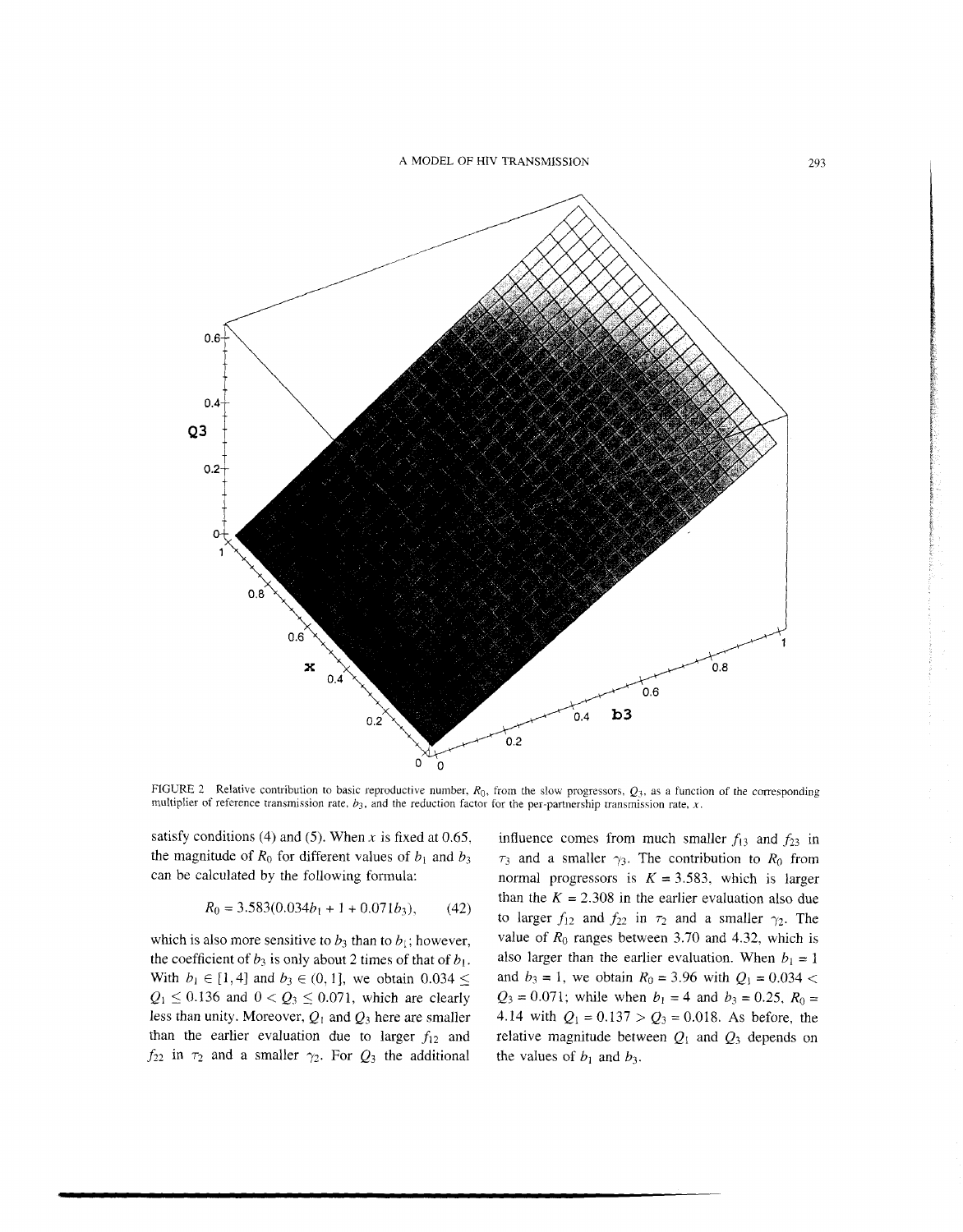

FIGURE 3 Basic reproductive number,  $R_0$ , as a function of the multipliers of reference transmission rate,  $b_1$  and  $b_3$ , with the reduction factor for the per-partnership transmission rate,  $x = 0.65$ .

# **6 CONCLUDING REMARKS**

We have presented a novel model to incorporate genetic heterogeneity into HIV / AIDS epidemiology. The basic reproductive number for this model has been derived and the relative contributions from different infected groups have been discussed. Because published data are limited, values of some parameters are not available and have to be estimated in a rough way. Our rough estimating procedure for distributing fractions of infecteds,  $f_{ij}$ , has provided reasonable estimates in the above example.

To improve the accuracy of this estimation, data collected in a prospective manner, e.g., keeping track of how many  $S_i$  individuals become  $I_i$  individuals, would be very helpful. However, it may take a long time and a lot of efforts to observe a sufficient number of new infection cases and follow them until AIDS onset. The alternative is to develop more sophisticated estimating procedures to make use of the retrospective data.

Among the three free parameters, i.e.,  $x$ ,  $b_1$  and  $b_3$ , the basic reproductive number  $R_0$  for the homosexual population in San Francisco seems to be more

294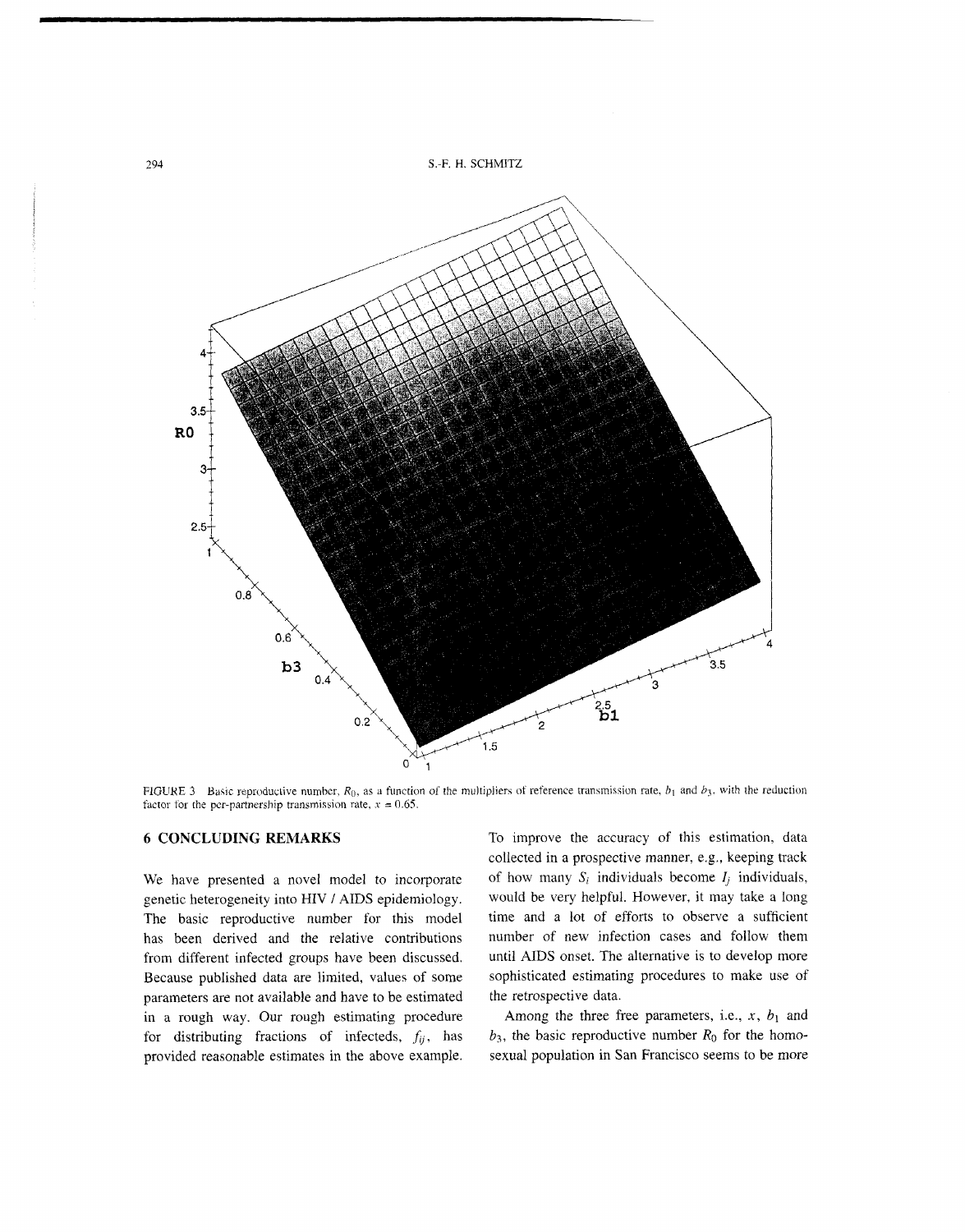sensitive to factors of transmission rates,  $b_1$  and  $b_3$ , than to the reduction factor,  $x$ . Therefore, more efforts should be devoted to the estimation of  $b_i$ , or equivalently the transmission rates  $\beta_i$ . When  $x = 0.65$ , the value of  $R_0$  lies between 2.43 and 4.32, depending on classifying criterion for infecteds and values of *b,*  and *b3.* Anyway, it clearly indicates that HIV infection will continue to spread in this population and the major contribution to  $R_0$  is from the normal progressors, who are the majority among infecteds. This implies HIV prevention and treatment interventions should certainly include this major group. Further investigation on effects of treatment and vaccination in this population will be published elsewhere (Hsu Schmitz 1999). The relative contribution from rapid progressors may be smaller or larger than that from slow progressors, again depending on classifying criterion for infecteds and values of  $b_1$  and  $b_3$ . A standard classifying criterion for infecteds will be welcomed and is awaited, so we will have less confusion when several studies are compared.

The estimation and evaluation applied to the example are mainly for illustrative purpose. The assumptions required by the model and the rough estimating procedure might not all be satisfied in the example population. For instance, the fractions  $q_i$  and  $h_{ji}$  might not be constant. Furthermore, treatment is commonly used in this population in recent years. Our model without considering treatment effects might not reflect the real epidemic. However, the main purposes of this exercise are: 1) to motivate clinical researchers to collect required data (e.g.,  $\gamma_i$ ,  $\beta_i$ , *x* and  $f_{ij}$ ) and to standardize the classifying criterion for infecteds; and 2) to identify key parameters, e.g.,  $b_1$  and  $b_3$ .

In our model infecteds coming from  $S_1$  and those from  $S_2$  are pooled together. It would be more informative, and probably also more realistic, to have three infected groups specifically for  $S_1$ -individuals and another three infected groups for  $S_2$ -individuals. However, this will give three equations more in the model and make the analysis and interpretation more difficult. Moreover, this requires additional parameters to be estimated from more detailed data, which are not readily available.

As mentioned in the Introduction, there are several mutant alleles of different loci related to susceptibility to HIV or/and rate of progression to AIDS. Thus, it may be more appropriate to consider a cornbined locus accommodating several relevant loci, instead of focusing on a single locus. For instance. Smith *et al.*  (1997) combine the CCRS locus and the CCR2 locus into a compound locus. More data should also be collected to cover this aspect.

#### *Acknowledgement*

The valuable comments from two reviewers and Carlos Castillo-Chavez have improved this paper to a large extent. This research was supported by the Swiss NSF grant No. 20-49319.96.

## *References*

- [1] Anderson, R. M., Gupta, S. and May, R. M. (1991). Potential of community-wide chemotherapy or immunotherapy to control the spread of HIV-I. *Nature.* **350.** 356-359.
- [2] Busenberg, S. and Castillo-Chavez, C. A. (1991). A general solution of the problem of mixing of subpopulations and its application to risk- and age-structured epidemic models for the spread of AIDS. *IMA Journal of Mathematics Applied in Medicine und Biology,* **8,** 1-29.
- [3] Dean. M., Carrington, M., Winkler, C., *era/.* (1996). Genetic restriction of HIV-1 infection and progression to AIDS by a deletion allele of the CKR5 structural gene. *Science*, **273**, 1856- 1862.
- 141 Detelq, R., Liu, Z., Hennessey. K.. *et ul.* (1994). Resistance to HIV- 1 infection. Multicenter AIDS Cohort Study. *J Acquir htrnurw Dejic Syndr* **Him** *Ketroiirol,* **7,** 1263-1269.
- [5] Diekmann. O., Heesterbeek, J. A. P. and Metz, J. A. I. (1990). On the definition and the computation of the basic reproduction ration  $R_0$  in models for infectious diseases in heterogeneous populations. Journal of Mathematical Biology, **28,** 365-382.
- [6] Fowke, K. R., Nagelkerke, N. J. D.. Kimani, J., *et 01.* (1996). Resistance to HIV-I infection among persistently seronegative prostitutes in Nairobi, Kenya. *Lancet*, 348, 1347-1351.
- 171 Hsu Schmitz, S.-F. Treatment and vaccination against HIV 1 AIDS in homosexuals with genetic heterogeneity. *Mathematical Biosciences,* (to appear).
- [8] McLean, A. R. and Blower, S. M. (1993). Imperfect vaccines and herd immunity to HIV. Proc. R. Soc. Lond. B, 253, 9-13.
- [91 Paxton, W. **A,.** Martin, S. R.. Tse, D., *era/.* (1996). Relative resistance to HIV-I infection of CD4 lymphocytes from persons who remain uninfected despite multiple highrisk sexual exposure. *Nature Medicine,* **2.** 412-417.
- [10] Phair, J. P. (1994). Keynote address: variations in the natu $r$ al history of HIV infection. *AIDS REs Hum REtrovir*, 10, 883-885.
- <sup>11</sup>1 I Quillent, C., Oberlin, E., Braun, J., **er** *ul.* (1 998). HIV-1 resistance phenotype conferred by combination of two separate inherited mutations of CCRS gene. *The Lancet.* **351,**   $14 - 18$ .